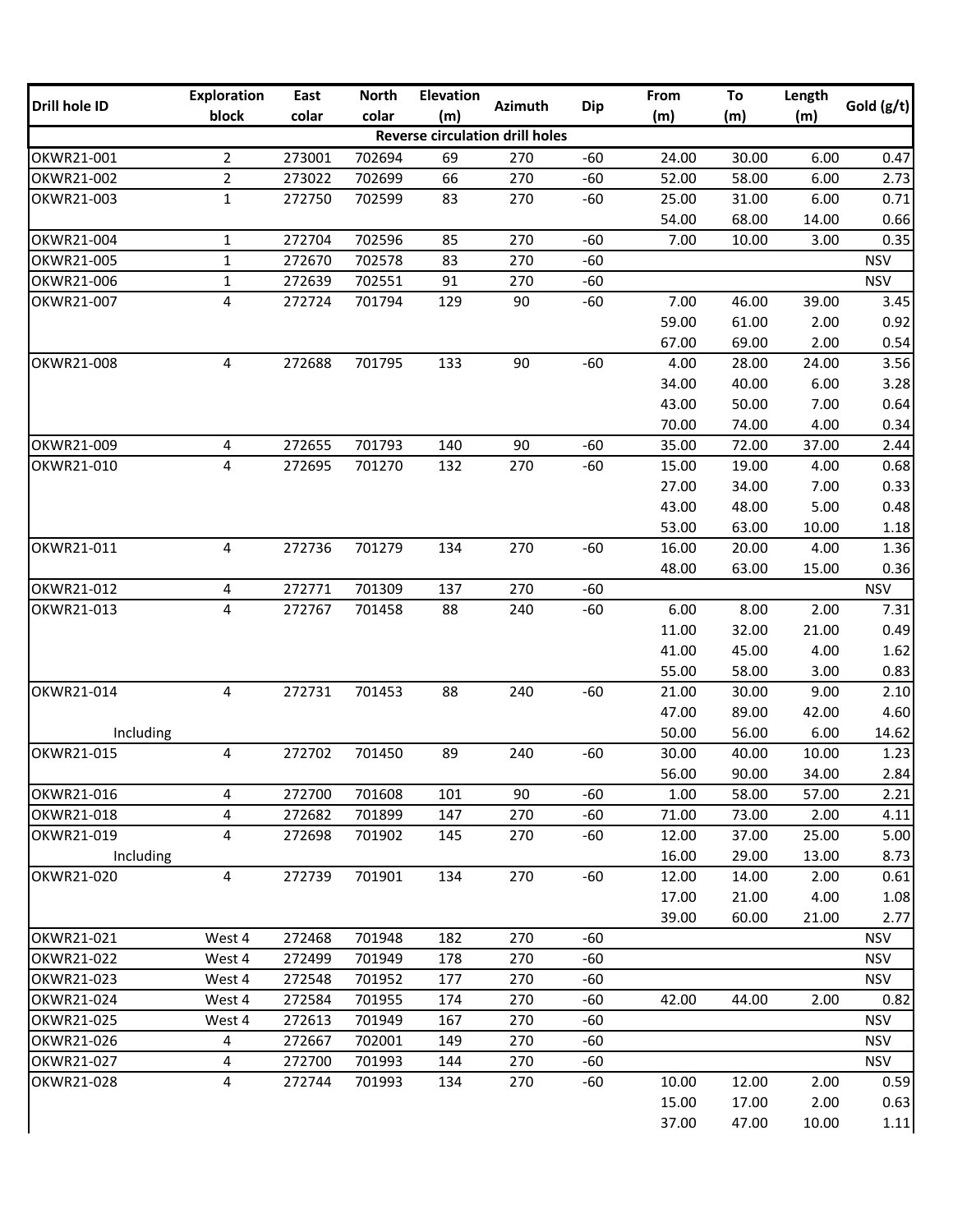| <b>Drill hole ID</b>     | <b>Exploration</b>  | East             | <b>North</b> | <b>Elevation</b> | <b>Azimuth</b>                         | <b>Dip</b>     | From           | To             | Length       | Gold (g/t)   |
|--------------------------|---------------------|------------------|--------------|------------------|----------------------------------------|----------------|----------------|----------------|--------------|--------------|
|                          | block               | colar            | colar        | (m)              |                                        |                | (m)            | (m)            | (m)          |              |
|                          |                     |                  |              |                  | <b>Reverse circulation drill holes</b> |                |                |                |              |              |
|                          |                     |                  |              |                  |                                        |                | 61.00          | 77.00          | 16.00        | 0.94         |
| OKWR21-029               | West 4              | 272622           | 701610       | 117              | 240                                    | $-60$          |                |                |              | <b>NSV</b>   |
| OKWR21-030               | West 4              | 272302           | 701623       | 110              | 240                                    | $-60$          |                |                |              | <b>NSV</b>   |
| OKWR21-031               | West 4              | 272335           | 701606       | 110              | 290                                    | $-60$          |                |                |              | <b>NSV</b>   |
| OKWR21-032               | West 4              | 272448           | 701559       | 110              | 270                                    | $-60$          |                |                |              | <b>NSV</b>   |
| OKWR21-033               | West 4              | 272600           | 701582       | 118              | 234                                    | $-60$          | 44.00          | 47.00          | 3.00         | 0.34         |
| OKWR21-034               | West 4              | 272559           | 701548       | 121              | 254                                    | $-60$          | 52.00          | 55.00          | 3.00         | 0.35         |
| OKWR21-035               | West 4              | 272516           | 701542       | 121              | 270                                    | $-60$          | 19.00          | 21.00          | 2.00         | 7.93         |
| OKWR21-036               | West 4              | 272486           | 701547       | 118              | 279                                    | $-60$          |                |                |              | <b>NSV</b>   |
| OKWR21-037<br>OKWR21-038 | 4                   | 272660           | 701603       | 106              | 270                                    | $-60$          | 25.00          | 27.00          | 2.00         | 0.44         |
|                          | 4                   | 272752           | 701791       | 126              | 90                                     | $-60$          | 21.00          | 40.00          | 19.00        | 24.16        |
| Including                |                     |                  |              |                  |                                        |                | 31.00          | 35.00          | 4.00         | 110.84       |
|                          |                     |                  |              |                  |                                        |                | 45.00          | 52.00          | 7.00         | 0.43         |
| OKWR21-039<br>OKWR21-040 | $\overline{4}$<br>5 | 272788<br>272734 | 701794       | 123<br>104       | 90<br>240                              | $-60$<br>$-60$ | 18.00<br>14.00 | 20.00          | 2.00         | 3.27<br>2.43 |
|                          |                     |                  | 701168       |                  |                                        |                | 28.00          | 22.00<br>31.00 | 8.00<br>3.00 |              |
| OKWR21-041               | 5                   | 272700           | 701162       | 99               | 254                                    | $-60$          | 1.00           | 16.00          | 15.00        | 1.87<br>0.47 |
|                          |                     |                  |              |                  |                                        |                | 41.00          | 51.00          | 10.00        | 0.69         |
|                          |                     |                  |              |                  |                                        |                | 73.00          | 80.00          | 7.00         | 0.42         |
| OKWR21-042               | 5                   | 272656           | 701143       | 97               | 240                                    | $-60$          | 4.00           | 8.00           | 4.00         | 0.33         |
|                          |                     |                  |              |                  |                                        |                | 29.00          | 31.00          | 2.00         | 1.91         |
|                          |                     |                  |              |                  |                                        |                | 66.00          | 80.00          | 14.00        | 0.67         |
| OKWR21-043               | 5                   | 272644           | 701138       | 87               | 240                                    | $-60$          | 1.00           | 4.00           | 3.00         | 1.17         |
|                          |                     |                  |              |                  |                                        |                | 40.00          | 50.00          | 10.00        | 0.65         |
|                          |                     |                  |              |                  |                                        |                | 60.00          | 62.00          | 2.00         | 0.73         |
| OKWR21-044               | 5                   | 272613           | 701116       | 85               | 240                                    | $-60$          | 8.00           | 14.00          | 6.00         | 0.56         |
| OKWR21-045               | East 5              | 272729           | 701118       | 83               | 240                                    | $-60$          | 55.00          | 57.00          | 2.00         | 1.37         |
|                          |                     |                  |              |                  |                                        |                | 62.00          | 65.00          | 3.00         | 0.86         |
|                          |                     |                  |              |                  |                                        |                | 71.00          | 73.00          | 2.00         | 0.49         |
| OKWR21-046               | 5                   | 272498           | 701269       | 153              | 240                                    | $-60$          |                |                |              | <b>NSV</b>   |
| OKWR21-047               | 5                   | 272465           | 701255       | 160              | 250                                    | $-60$          |                |                |              | <b>NSV</b>   |
| OKWR21-048               | 5                   | 272440           | 701249       | 163              | 272                                    | $-60$          |                |                |              | <b>NSV</b>   |
| OKWR21-049               | 6                   | 272566           | 700627       | 77               | 240                                    | $-60$          | 3.00           | 25.00          | 22.00        | 0.46         |
|                          |                     |                  |              |                  |                                        |                | 35.00          | 39.00          | 4.00         | 0.62         |
| OKWR21-050               | 6                   | 272640           | 700628       | 76               | 240                                    | $-60$          | 8.00           | 12.00          | 4.00         | 0.75         |
|                          |                     |                  |              |                  |                                        |                | 61.00          | 69.00          | 8.00         | 1.23         |
| OKWR21-051               | 6                   | 272468           | 700568       | 110              | 240                                    | $-60$          |                |                |              | <b>NSV</b>   |
| OKWR21-052               | 6                   | 272503           | 700589       | 99               | 240                                    | $-60$          | 0.00           | 4.00           | 4.00         | 1.37         |
| OKWR21-053               | 6                   | 272526           | 700612       | 91               | 240                                    | $-60$          |                |                |              | <b>NSV</b>   |
| OKWR21-054               |                     | 272660           | 702055       | 148              | 270                                    | $-60$          | 44.00          | 46.00          | 2.00         | 1.56         |
| OKWR21-055               | $4$ and $1$         | 272698           | 702078       | 140              | 270                                    | $-60$          |                |                |              | <b>NSV</b>   |
| OKWR21-056               | 4 and 1             | 272741           | 702100       | 136              | 270                                    | $-60$          | 10.00          | 13.00          | 3.00         | 0.45         |
|                          |                     |                  |              |                  |                                        |                | 16.00          | 28.00          | 12.00        | 5.61         |
| Including                |                     |                  |              |                  |                                        |                | 18.00          | 24.00          | 6.00         | 10.03        |
|                          |                     |                  |              |                  |                                        |                | 42.00          | 48.00          | 6.00         | 0.46         |
|                          |                     |                  |              |                  |                                        |                | 60.00          | 62.00          | 2.00         | 0.61         |
|                          |                     |                  |              |                  |                                        |                | 65.00          | 67.00          | 2.00         | 0.92         |
| OKWR21-057               | $\mathbf{1}$        | 272783           | 702123       | 128              | 270                                    | $-60$          | 45.00          | 49.00          | 4.00         | 0.43         |
|                          |                     |                  |              |                  |                                        |                |                |                |              |              |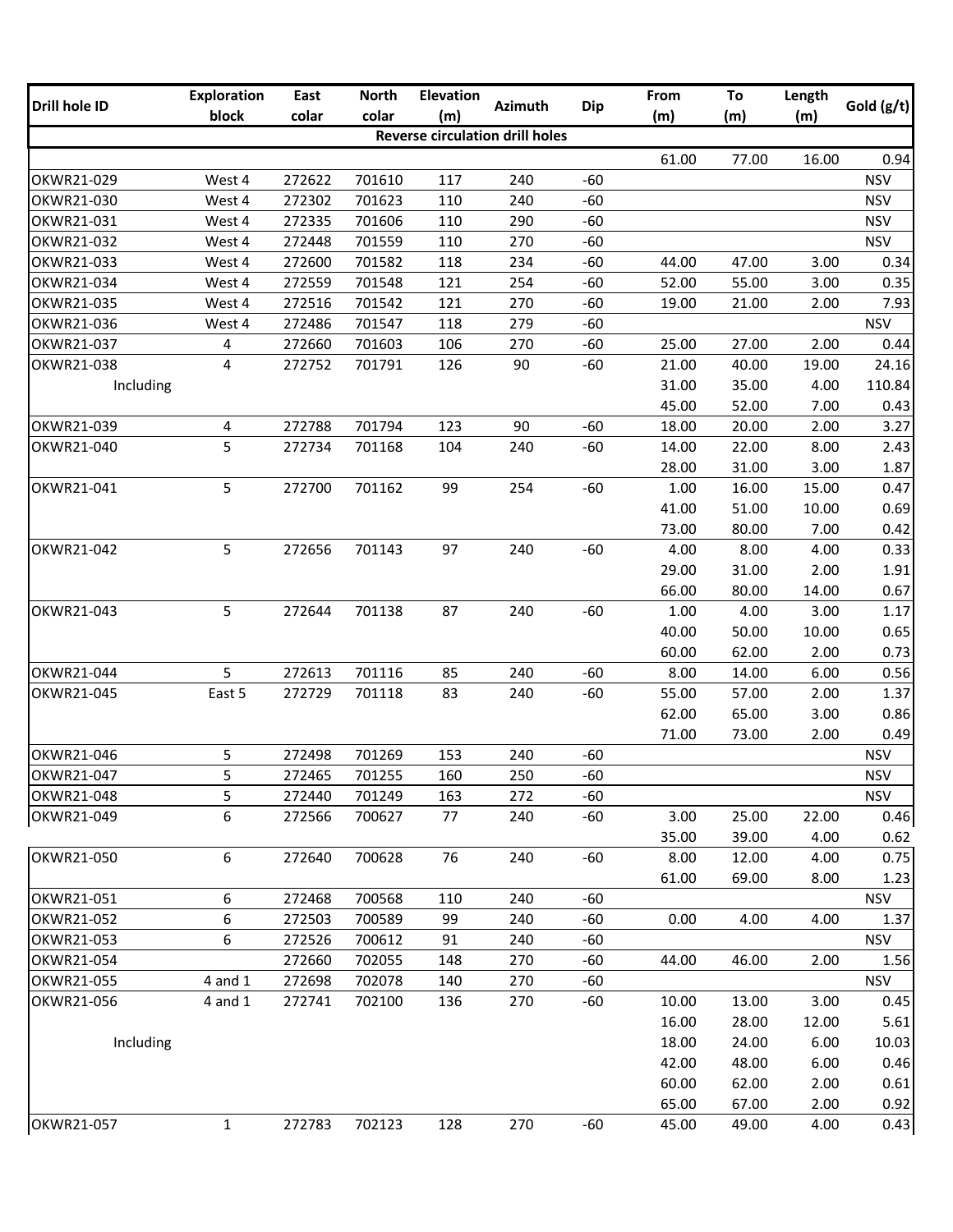| <b>Drill hole ID</b> | <b>Exploration</b> | East   | <b>North</b> | <b>Elevation</b>                       | <b>Azimuth</b> | <b>Dip</b> | From   | To     | Length | Gold (g/t) |
|----------------------|--------------------|--------|--------------|----------------------------------------|----------------|------------|--------|--------|--------|------------|
|                      | block              | colar  | colar        | (m)                                    |                |            | (m)    | (m)    | (m)    |            |
|                      |                    |        |              | <b>Reverse circulation drill holes</b> |                |            |        |        |        |            |
|                      |                    |        |              |                                        |                |            | 54.00  | 56.00  | 2.00   | 1.17       |
| OKWR21-058           | $\mathbf{1}$       | 272715 | 702192       | 136                                    | 270            | $-60$      | 24.00  | 38.00  | 14.00  | 1.46       |
|                      |                    |        |              |                                        |                |            | 41.00  | 43.00  | 2.00   | 1.31       |
|                      |                    |        |              |                                        |                |            | 47.00  | 53.00  | 6.00   | 1.95       |
| OKWR21-059           | $\mathbf{1}$       | 272754 | 702198       | 127                                    | 270            | $-60$      | 75.00  | 80.00  | 5.00   | 1.85       |
| OKWR21-060           | $\mathbf{1}$       | 272779 | 702198       | 122                                    | 270            | $-60$      |        |        |        | <b>NSV</b> |
| OKWR21-061           | $\mathbf{1}$       | 272806 | 702199       | 117                                    | 270            | $-60$      |        |        |        | <b>NSV</b> |
| OKWR21-062           | $\mathbf{1}$       | 272838 | 702201       | 112                                    | 270            | $-60$      |        |        |        | <b>NSV</b> |
| OKWR21-063           | 9                  | 273218 | 702612       | 68                                     | 270            | $-60$      |        |        |        | <b>NSV</b> |
| OKWR21-064           | 9                  | 273262 | 702616       | 74                                     | 270            | $-60$      |        |        |        | <b>NSV</b> |
| OKWR21-065           | 9                  | 273225 | 702355       | 105                                    | 270            | $-60$      |        |        |        | <b>NSV</b> |
| OKWR21-066           | 9                  | 273184 | 702366       | 108                                    | 270            | $-60$      |        |        |        | <b>NSV</b> |
| OKWR21-067           | West 1             | 272644 | 702253       | 142                                    | 270            | $-60$      | 22.00  | 24.00  | 2.00   | 0.41       |
| OKWR21-068           | West 1             | 272608 | 702248       | 158                                    | 240            | $-60$      |        |        |        | <b>NSV</b> |
| OKWR21-069           | West 1             | 272453 | 702164       | 182                                    | 270            | $-60$      |        |        |        | <b>NSV</b> |
| OKWR21-070           | West 1             | 272493 | 702196       | 176                                    | 240            | $-60$      |        |        |        | <b>NSV</b> |
| OKWR21-071           | East 1             | 272813 | 702359       | 118                                    | 240            | $-60$      | 88.00  | 92.00  | 4.00   | 0.39       |
|                      |                    |        |              |                                        |                |            | 121.00 | 129.00 | 8.00   | 2.25       |
| OKWR21-072           | $\mathbf{1}$       | 272771 | 702344       | 83                                     | 240            | $-60$      | 96.00  | 105.00 | 9.00   | 1.10       |
| OKWR21-073           | $\mathbf{1}$       | 272743 | 702497       | 79                                     | 270            | $-60$      | 1.00   | 4.00   | 3.00   | 3.12       |
|                      |                    |        |              |                                        |                |            | 45.00  | 47.00  | 2.00   | 0.86       |
|                      |                    |        |              |                                        |                |            | 51.00  | 62.00  | 11.00  | 1.00       |
| OKWR21-074           | 3                  | 272919 | 701927       | 118                                    | 270            | $-60$      | 12.00  | 15.00  | 3.00   | 0.43       |
| OKWR21-075           | 3                  | 272952 | 701961       | 97                                     | 270            | $-60$      | 78.00  | 80.00  | 2.00   | 0.36       |
| OKWR21-076           | 3                  | 272914 | 701753       | 90                                     | 270            | $-60$      | 78.00  | 83.00  | 5.00   | 1.89       |
| OKWR21-077           | 3                  | 272888 | 701740       | 96                                     | 270            | $-60$      | 69.00  | 71.00  | 2.00   | 0.64       |
| OKWR21-078           | East 4             | 272893 | 701260       | 130                                    | 270            | $-60$      |        |        |        | <b>NSV</b> |
| OKWR21-079           | East 4             | 272848 | 701287       | 151                                    | 270            | $-60$      |        |        |        | <b>NSV</b> |
| OKWR21-080           | 6                  | 272593 | 700937       | 95                                     | 270            | $-60$      | 0.00   | 2.00   | 2.00   | 0.49       |
|                      |                    |        |              |                                        |                |            | 10.00  | 12.00  | 2.00   | 0.85       |
| OKWR21-081           | 6 and 5            | 272642 | 700945       | 80                                     | 270            | $-60$      | 18.00  | 21.00  | 3.00   | 2.30       |
|                      |                    |        |              |                                        |                |            | 25.00  | 27.00  | 2.00   | 1.02       |
|                      |                    |        |              |                                        |                |            | 31.00  | 40.00  | 9.00   | 2.83       |
| OKWR21-082           | $6$ and $5$        | 272681 | 700800       | 88                                     | 240            | $-50$      | 12.00  | 17.00  | 5.00   | 0.61       |
|                      |                    |        |              |                                        |                |            | 37.00  | 41.00  | 4.00   | 0.47       |
|                      |                    |        |              |                                        |                |            | 46.00  | 53.00  | 7.00   | 0.31       |
|                      |                    |        |              |                                        |                |            | 60.00  | 64.00  | 4.00   | 0.33       |
|                      |                    |        |              |                                        |                |            | 76.00  | 78.00  | 2.00   | 0.58       |
|                      |                    |        |              |                                        |                |            | 88.00  | 99.00  | 11.00  | 0.53       |
|                      |                    |        |              |                                        |                |            | 110.00 | 117.00 | 7.00   | 0.92       |
| OKWR21-083           | 6                  | 272636 | 700641       | 92                                     | 240            | $-50$      | 65.00  | 68.00  | 3.00   | 1.80       |
|                      |                    |        |              |                                        |                |            | 75.00  | 86.00  | 11.00  | 1.88       |
| OKWR21-084           | 6                  | 272619 | 700541       | 97                                     | 240            | $-60$      | 30.00  | 32.00  | 2.00   | 1.03       |
|                      |                    |        |              |                                        |                |            | 71.00  | 75.00  | 4.00   | 0.43       |
|                      |                    |        |              |                                        |                |            | 79.00  | 81.00  | 2.00   | 0.40       |
| OKWR21-085           | 6                  | 272643 | 700551       | 103                                    | 240            | $-60$      | 60.00  | 64.00  | 4.00   | 0.54       |
| OKWR21-086           | 6                  | 272670 | 700567       | 92                                     | 240            | $-60$      | 49.00  | 52.00  | 3.00   | 0.86       |
|                      |                    |        |              |                                        |                |            | 57.00  | 60.00  | 3.00   | 0.57       |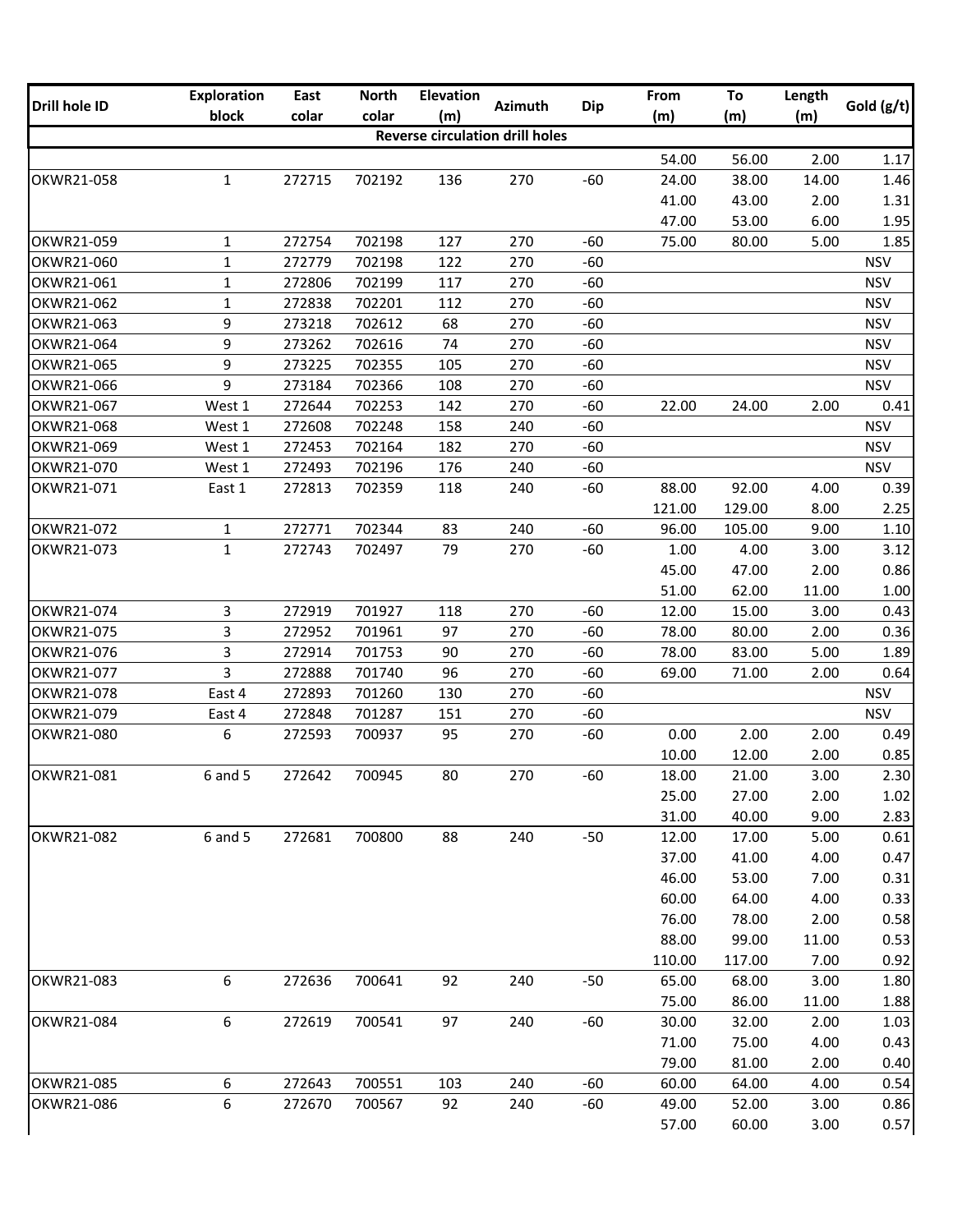| Drill hole ID | <b>Exploration</b> | East   | <b>North</b> | <b>Elevation</b>                       | <b>Azimuth</b> | <b>Dip</b> | From   | To     | Length | Gold (g/t) |
|---------------|--------------------|--------|--------------|----------------------------------------|----------------|------------|--------|--------|--------|------------|
|               | block              | colar  | colar        | (m)                                    |                |            | (m)    | (m)    | (m)    |            |
|               |                    |        |              | <b>Reverse circulation drill holes</b> |                |            |        |        |        |            |
|               |                    |        |              |                                        |                |            | 67.00  | 69.00  | 2.00   | 1.26       |
| OKWR21-087    | 6                  | 272699 | 700585       | 81                                     | 240            | $-60$      |        |        |        | <b>NSV</b> |
| OKWR21-088    | 6                  | 272677 | 700452       | 71                                     | 240            | $-60$      |        |        |        | <b>NSV</b> |
| OKWR21-089    | 6                  | 272739 | 702451       | 91                                     | 240            | $-60$      |        |        |        | <b>NSV</b> |
| OKWR21-090    | 6                  | 272730 | 700484       | 81                                     | 240            | $-60$      | 38.00  | 42.00  | 4.00   | 0.46       |
| OKWR21-091    | 6                  | 272654 | 700319       | 134                                    | 240            | $-60$      |        |        |        | <b>NSV</b> |
| OKWR21-092    | 6                  | 272686 | 700344       | 138                                    | 240            | $-60$      | 1.00   | 4.00   | 3.00   | 1.28       |
|               |                    |        |              |                                        |                |            | 13.00  | 15.00  | 2.00   | 0.90       |
|               |                    |        |              |                                        |                |            | 22.00  | 25.00  | 3.00   | 1.16       |
|               |                    |        |              |                                        |                |            | 29.00  | 33.00  | 4.00   | 0.66       |
|               |                    |        |              |                                        |                |            | 36.00  | 38.00  | 2.00   | 0.78       |
|               |                    |        |              |                                        |                |            | 55.00  | 59.00  | 4.00   | 0.34       |
| OKWR21-093    | 6                  | 272702 | 700355       | 111                                    | 240            | $-60$      | 0.00   | 6.00   | 6.00   | 2.09       |
|               |                    |        |              |                                        |                |            | 47.00  | 49.00  | 2.00   | 0.96       |
|               |                    |        |              |                                        |                |            | 74.00  | 77.00  | 3.00   | 0.49       |
| OKWR21-094    | West 6             | 272634 | 700211       | 192                                    | 270            | $-60$      | 16.00  | 18.00  | 2.00   | 2.00       |
|               |                    |        |              |                                        |                |            | 43.00  | 46.00  | 3.00   | 1.46       |
| OKWR21-095    | 6                  | 272669 | 700236       | 136                                    | 270            | $-60$      |        |        |        | <b>NSV</b> |
| OKWR21-096    | 6                  | 272704 | 700232       | 126                                    | 270            | $-60$      | 1.00   | 6.00   | 5.00   | 0.96       |
|               |                    |        |              |                                        |                |            | 25.00  | 29.00  | 4.00   | 2.27       |
|               |                    |        |              |                                        |                |            | 32.00  | 38.00  | 6.00   | 0.77       |
|               |                    |        |              |                                        |                |            | 67.00  | 69.00  | 2.00   | 0.50       |
| OKWR21-097    | $\overline{7}$     | 272586 | 699987       | 117                                    | 270            | $-60$      |        |        |        | <b>NSV</b> |
| OKWR21-098    | $\overline{7}$     | 272625 | 700017       | 116                                    | 270            | $-60$      |        |        |        | <b>NSV</b> |
| OKWR21-099    | $\overline{4}$     | 272754 | 701698       | 108                                    | 270            | $-60$      | 3.00   | 7.00   | 4.00   | 0.65       |
|               |                    |        |              |                                        |                |            | 12.00  | 21.00  | 9.00   | 3.23       |
|               |                    |        |              |                                        |                |            | 35.00  | 88.00  | 53.00  | 6.87       |
| Including     |                    |        |              |                                        |                |            | 38.00  | 48.00  | 10.00  | 29.53      |
|               |                    |        |              |                                        |                |            | 97.00  | 118.00 | 21.00  | 0.86       |
| OKWR21-100    | 4                  | 272692 | 701699       | 130                                    | 360            | $-60$      | 0.00   | 53.00  | 53.00  | 2.05       |
| Including     |                    |        |              |                                        |                |            | 35.00  | 42.00  | 7.00   | 6.17       |
|               |                    |        |              |                                        |                |            | 58.00  | 63.00  | 5.00   | 0.55       |
|               |                    |        |              |                                        |                |            | 72.00  | 77.00  | 5.00   | 0.70       |
|               |                    |        |              |                                        |                |            | 91.00  | 95.00  | 4.00   | 0.88       |
| OKWR21-101    | 4                  | 272720 | 701784       | 171                                    | 180            | $-60$      | 10.00  | 18.00  | 8.00   | 2.48       |
|               |                    |        |              |                                        |                |            | 28.00  | 33.00  | 5.00   | 0.74       |
|               |                    |        |              |                                        |                |            | 37.00  | 59.00  | 22.00  | 3.33       |
|               |                    |        |              |                                        |                |            | 73.00  | 90.00  | 17.00  | 5.13       |
|               |                    |        |              |                                        |                |            | 101.00 | 120.00 | 19.00  | 1.33       |
| OKWR21-102    | East 1             | 272788 | 702421       | 98                                     | 270            | $-60$      |        |        |        | <b>NSV</b> |
| OKWR21-103    | $\mathbf{1}$       | 272686 | 702401       | 110                                    | 270            | $-60$      | 78.00  | 84.00  | 6.00   | 3.74       |
| OKWR21-104    | $\mathbf 1$        | 272713 | 702421       | 101                                    | 270            | $-60$      | 13.00  | 24.00  | 11.00  | 3.05       |
|               |                    |        |              |                                        |                |            | 32.00  | 36.00  | 4.00   | 0.38       |
|               |                    |        |              |                                        |                |            | 40.00  | 42.00  | 2.00   | 0.61       |
| OKWR21-105    | $\overline{2}$     | 272984 | 702606       | 86                                     | 270            | $-60$      |        |        |        | <b>NSV</b> |
| OKWR22-106    | $\overline{2}$     | 272962 | 702547       | 92                                     | 270            | $-60$      | 64.00  | 70.00  | 6.00   | 0.74       |
| OKWR22-107    | West 1             | 272923 | 702540       | 83                                     | 270            | $-60$      | 40.00  | 45.00  | 5.00   | 0.31       |
| OKWR22-108    | West 1             | 272897 | 702548       | 76                                     | 270            | $-60$      |        |        |        | <b>NSV</b> |